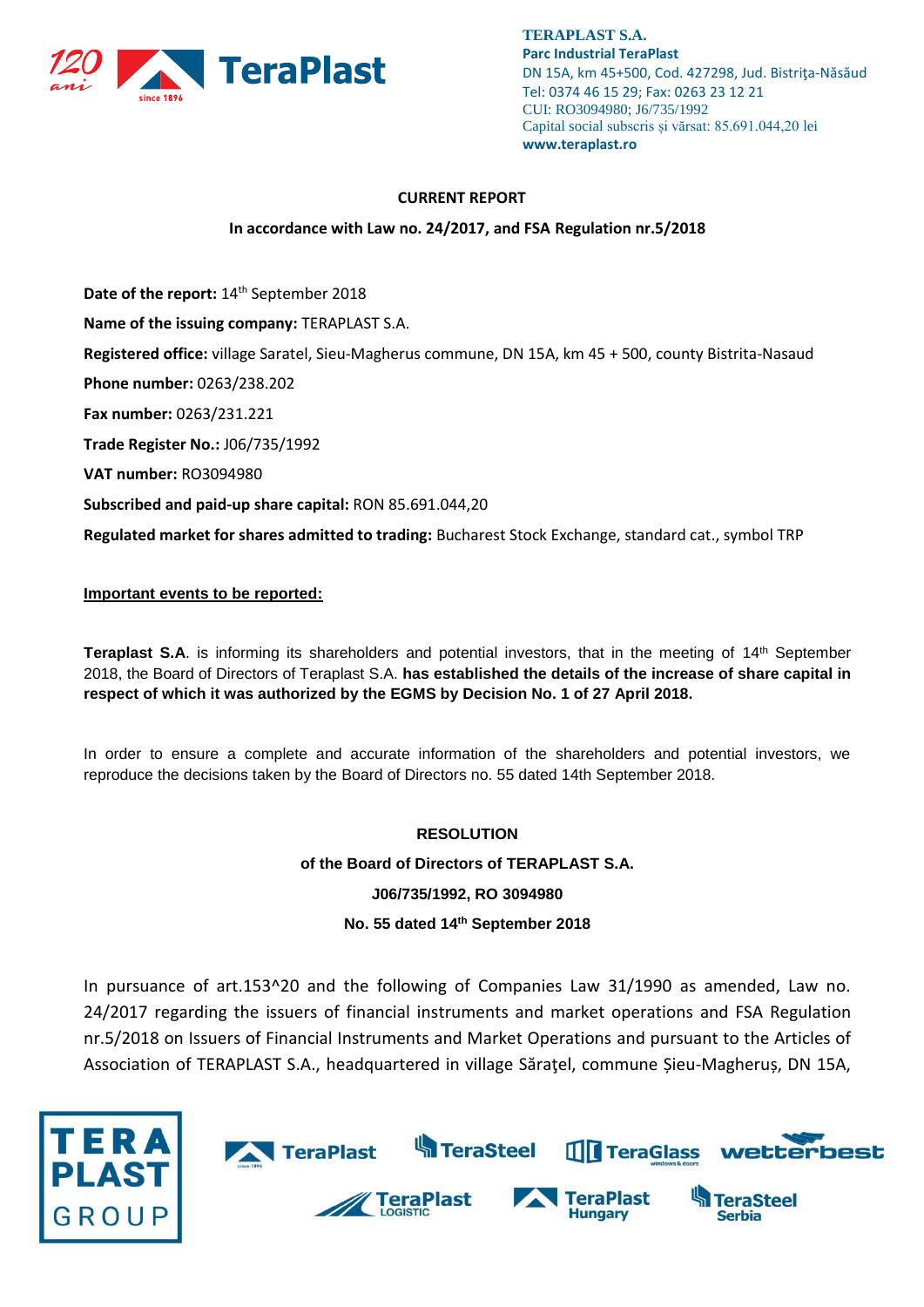

km 45+500, Bistrita-Nasaud County, registered at the Trade Register under no. J06/735/1992, VAT no. 3094980, within the meeting of 14<sup>th</sup> September 2018 attended all the members of the Board of Directors,

Taking into account the following considerations:

a) The decision of EGMS Teraplast no. 1 of 27 April 2018 approving:

i) Authorization of increasing the share capital of the Company, with a maximum of 21.450.000 lei, up to the maximum amount of 107.141.097 lei, representing authorized capital, by delegating to the Board of Directors, for a period of 12 months, the exercise of its competencies regarding the increase of the share capital, based on the provisions of art. 114 paragraph (1) - (2), and of art. 2201 of Law no. 31/1990, the provisions of art. 85 of the Law no. 24/2017 and the provisions of art. 9 paragraph (2) of the Articles of Association of the company, under the following conditions:

 The newly issued shares will be distributed free of charge to all shareholders of the company registered in the Register of Shareholders at the registration date to be determined by the Board of Directors;

The capital increase will be made to support the current activity of the company;

 Each shareholder registered in the Register of Shareholders at the registration date (which will be determined by the Board of Directors by the decision approving all the details of the increase of the share capital) will be allocated a number of 1 free share to 4 shares held;

 The increase of the share capital will be made by incorporating the reserves set up in the previous years.

ii) Authorization of the company's Board of Directors to perform any and all formalities necessary to carry out the fulfillment of item i) from above, including but not limited to: initiating, developing (including setting out the date of payment, setting out the registration date - the date that serves to identify the shareholders over whom the effects of the capital increase will be reflected, setting the ex-date, establishing the exact value with which the share capital is increased, determining the price at which the fraction of shares resulting from the application of the algorithm and the rounding of the results will be compensated), completing, registering and operating the increase of the share capital, the corresponding modification of the Company's Articles of

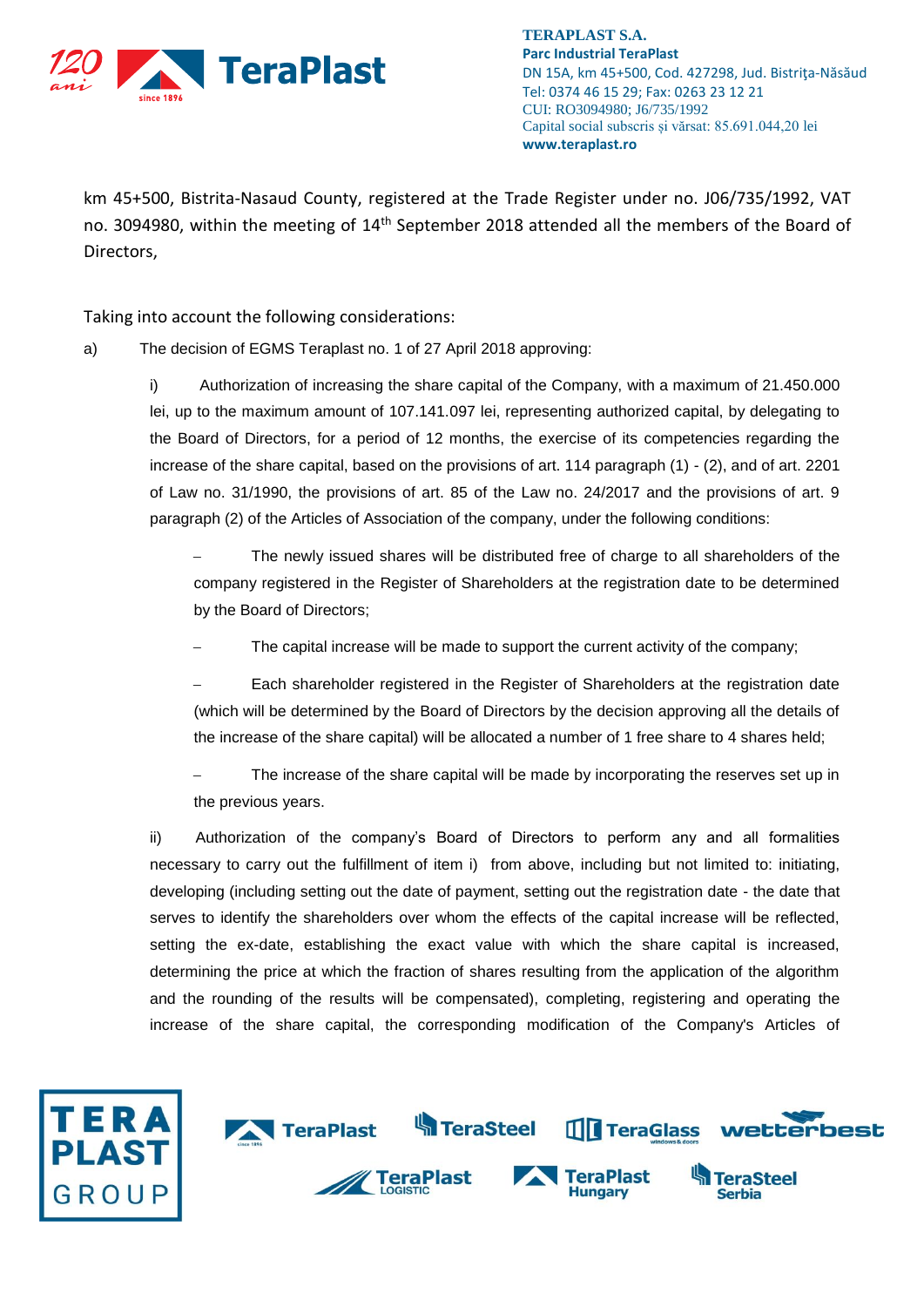

Association, the drafting and signing of all documents and the fulfillment of any formalities for the implementation and registration of the increase of the share capital to the competent authorities.

b) The provisions of art. 9 paragraph (4) of the Articles of Incorporation of the Teraplast Company, according to which "the Board of Directors is authorized by the Articles of Incorporation, for a period of 12 months from the date of completing the Articles of Incorporation with this article, to increase the share capital of the Company with the value of maximum 21,450,000 lei, up to the maximum amount of 107,141,097 lei, representing authorized capital.";

# **The Board of Directors, with the favourable vote of all the members, DECIDES:**

1. **Approves the share capital increase with 21.333.483,20 lei by releasing of 213.334.832 new shares**, with a reference value of 0.10 lei/share, as well the determination of the price 0,40 lei for the compensation of the fractions of shares following the application of the algorithm and the rounding of the results to the lower inferior, in accordance with the applicable legal provisions.

The share capital increase will be made by incorporating the reserves in amount of 21.333.483,20 lei, constituted from the net profit of the previous years, and by releasing of 213.334.832 new shares with a reference value of 0.10 lei/share. The new released shares will not modify the shareholders percentage and will be distributed for free to all company's shareholders, registered in the Shareholders' Registry, at the registration date established by this Decision. The capital increase is made in order to support the current activity of the company. Every shareholder registered in the Shareholders' Registry at the registration date shall receive 1 new share for every 4 owned shares.

*When calculating the value with which the share capital is increased,, was taken into account the number of shares issued by the company, out of which a number of 3.571.114 shares fell (shares that Teraplast S.A. has redeemed and holds at the date of the present document, on the basis of the stock option plan approved by the EGMS Decision no.1 of 21.09.2017), taking into account that own shares do not give rise to dividends or other rights.*

2. Approves the update of the Articles of Association, in accordance with the ones approved at point 1 of the present, as follows: